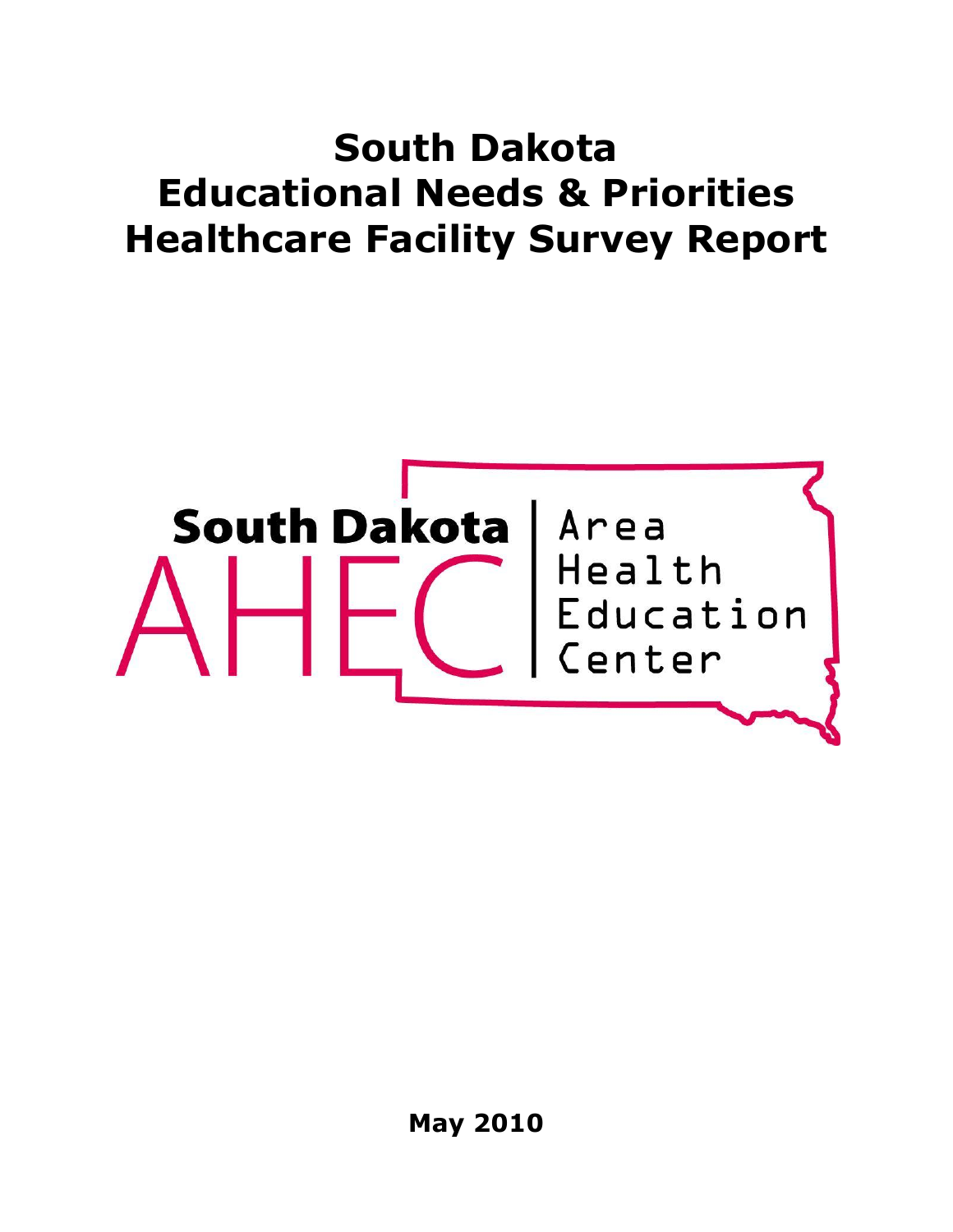The South Dakota Area Health Education Center (AHEC) along with Yankton Rural Area Health Education Center developed and dispersed the facility survey in February 2010. The survey was emailed to South Dakota hospital and nursing home administrators and/or directors of nursing with a response rate of 30%. Surveys were sent out via www.surveymonkey.com and analyzed using Survey Monkey and Microsoft Excel.

The survey aimed at gathering information regarding educational needs and educational priorities of the healthcare facilities in South Dakota. Out of the 263 surveys emailed to South Dakota hospitals and nursing homes, 79 were completed. As illustrated in Figure 1, the type of facility with the highest percentage of respondents was Skilled Nursing Facilities with 50.7%. "Other" responses included clinic, continuing care retirement community, skilled nursing with assisted living and senior apartments, hospital with attached rural clinic and attached long term care facility.



Figure 2 shows the title of the individual who completed the survey. The top response was Director of Nursing with 48.5%. The second highest response was CEO/Administrator with 44.1%. The "Other" responses include Chief Nursing Officer, DOE, & accreditation specialist.

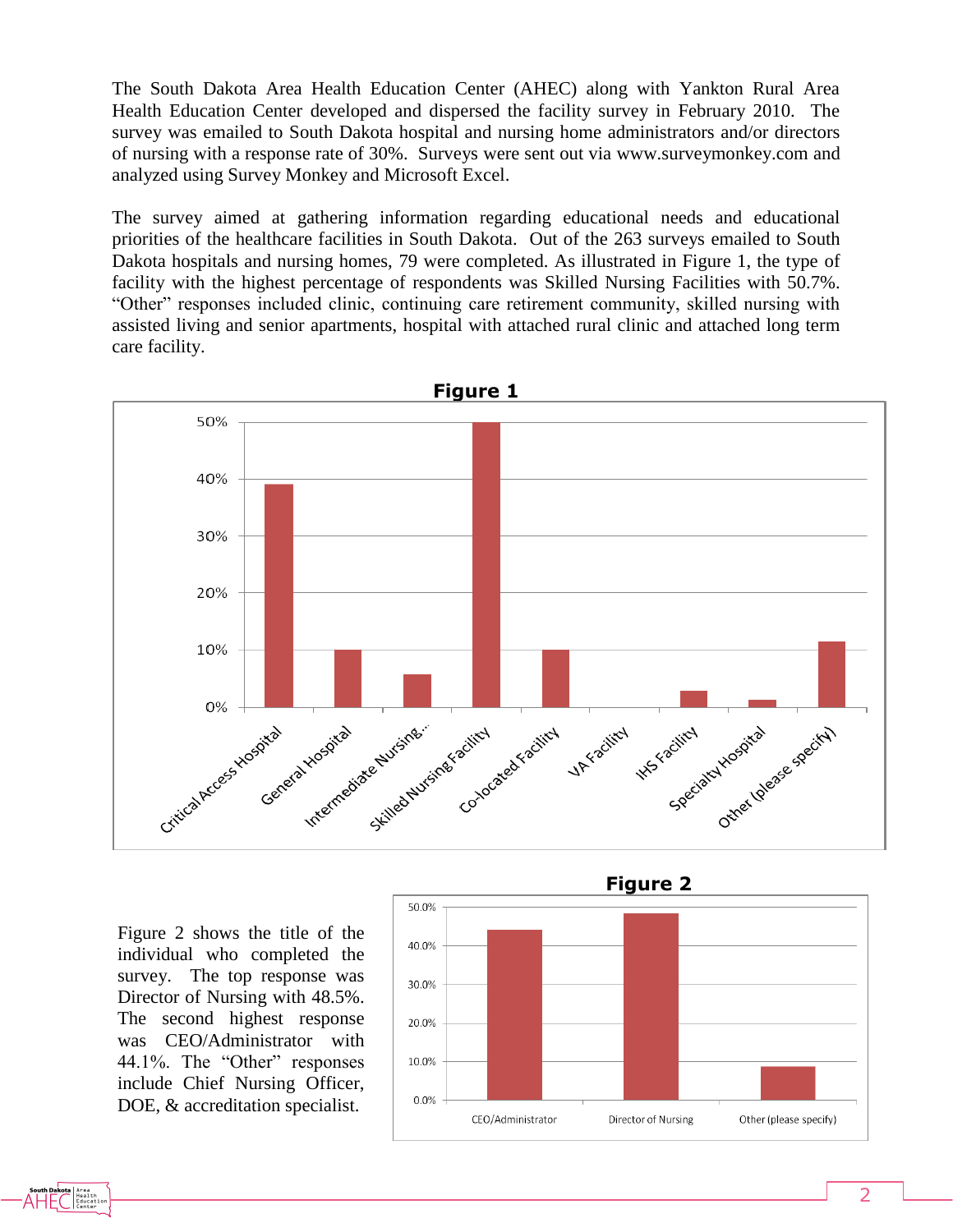Figure 3 indicates the majority of facilities which completed the survey are located in the Southeast Region of South Dakota with 46.3%, while the region with the lowest response was from the Western Region.



### **Survey Question One**

Respondents were asked to indicate those areas in "Administration" which they need/desire future educational programming. Figure 4 shows the top five responses were Leadership, Evidence Based Practice, Coding Billing Documentation, Clinical Outcome Measurement, and Health Care Policy & Regulation. Respondents were allowed to select more than one answer.

| <b>Figure 4</b>                                      |                         |  |
|------------------------------------------------------|-------------------------|--|
| <b>Answer Options</b>                                | <b>Response Percent</b> |  |
| Leadership                                           | 55.6%                   |  |
| <b>Evidence Based Practice</b>                       | 47.2%                   |  |
| Coding, Billing, Documentation                       | 45.8%                   |  |
| <b>Clinical Outcome Measurement</b>                  | 44.4%                   |  |
| <b>Health Care Policy and Regulation</b>             | 44.4%                   |  |
| Doctors or Nurses Who Behave Badly                   | 37.5%                   |  |
| Labor Relations / Work Force Management              | 33.3%                   |  |
| <b>Electronic Medical Record/Information Systems</b> | 30.6%                   |  |
| <b>Strategic Planning</b>                            | 30.6%                   |  |
| <b>Professional Ethics</b>                           | 29.2%                   |  |
| <b>Financial Management</b>                          | 26.4%                   |  |
| <b>Organizational Strategy</b>                       | 22.2%                   |  |
| Marketing                                            | 16.7%                   |  |
| <b>Health Systems Management</b>                     | 12.5%                   |  |
| <b>Program Management</b>                            | 11.1%                   |  |
| <b>Contract Management</b>                           | 9.7%                    |  |
| <b>Essential Insurances</b>                          | 5.6%                    |  |

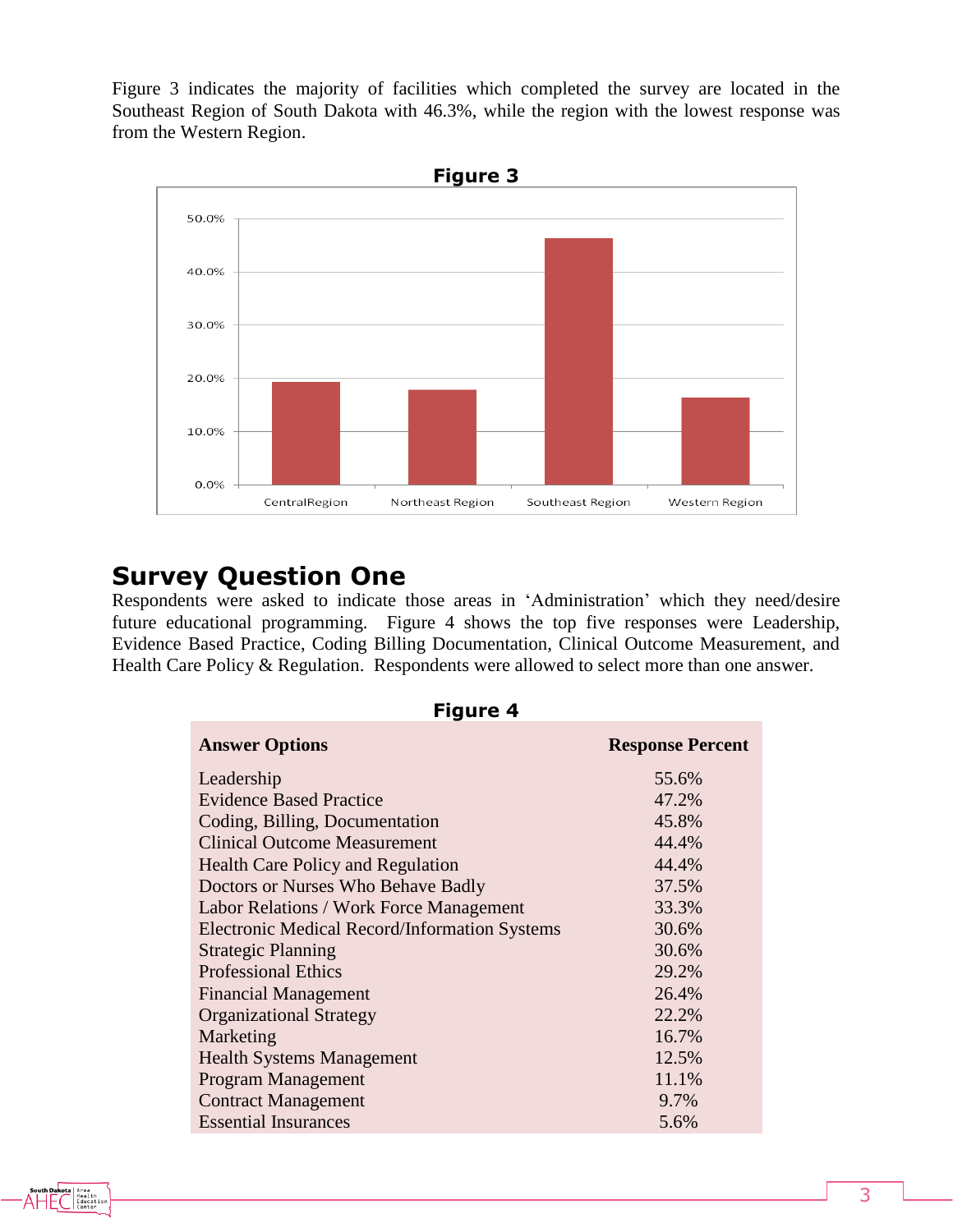# **Survey Question Two**

Respondents were asked to indicate those areas in 'Quality of Services' which they need/desire future educational programming. Figure 5 shows the top four responses were Patient & Family Satisfaction, Medical Error Prevention, Quality Assessment/Performance Improvement (QAPI), and Performance Indicators. Respondents were allowed to select more than one answer.

| <b>Figure 5</b>                                                             |                         |  |
|-----------------------------------------------------------------------------|-------------------------|--|
| <b>Answer Options</b>                                                       | <b>Response Percent</b> |  |
| <b>Patient and Family Satisfaction</b>                                      | 60.9%                   |  |
| <b>Medical Error Prevention</b>                                             | 49.3%                   |  |
| <b>Quality Assessment/Performance Improvement (QAPI)</b>                    | 47.8%                   |  |
| <b>Performance Indicators</b>                                               | 42.0%                   |  |
| <b>Provider Satisfaction and Retention</b>                                  | 34.8%                   |  |
| Never Events                                                                | 30.4%                   |  |
| <b>Quality Improvement Organization</b>                                     | 29.0%                   |  |
| Hospital Consumer Assessment of Healthcare Provider and Systems<br>(HCAHPS) | 24.6%                   |  |
| Healthcare Effectiveness Data and Information Set (HEDIS)                   | 17.4%                   |  |
| <b>Physician Quality Reporting Initiative (PQRI)</b>                        | 14.5%                   |  |
| <b>Surgical Site Infection Prevention</b>                                   | 5.8%                    |  |

## **Survey Question Three**

Respondents were asked to indicate those areas in "Models of Care Delivery" which they need/desire future educational programming. Figure 6 shows the top four responses were Patient Focused Care, Team/Functional Nursing Care, Acuity Based Staffing Model, and Eden Alternative. Respondents were allowed to select more than one answer.

| <b>Figure 6</b>         |  |  |
|-------------------------|--|--|
| <b>Response Percent</b> |  |  |
| 61.5%                   |  |  |
| 55.4%                   |  |  |
| 52.3%                   |  |  |
| 29.2%                   |  |  |
| 21.5%                   |  |  |
| 20.0%                   |  |  |
| 13.8%                   |  |  |
| 12.3%                   |  |  |
|                         |  |  |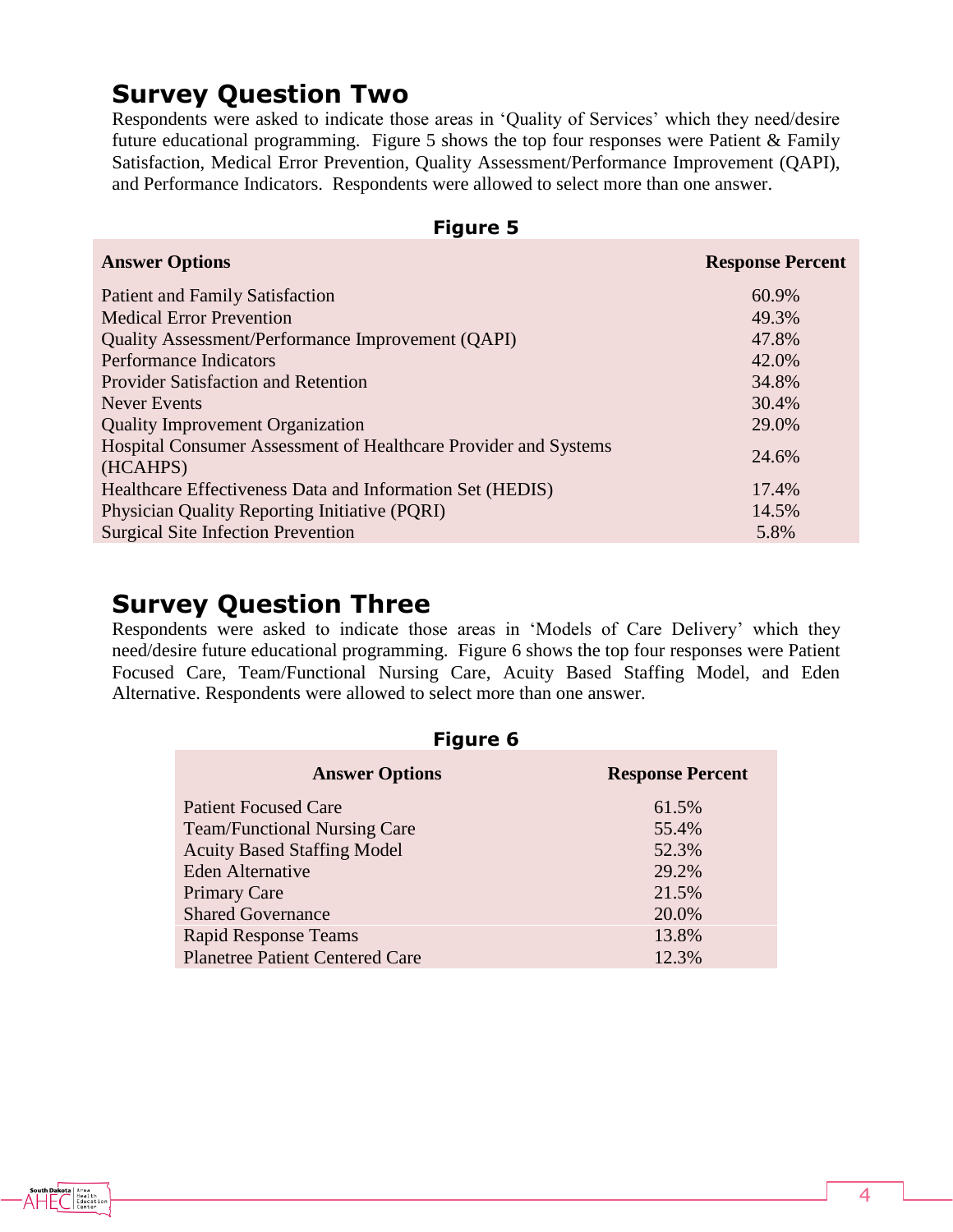# **Survey Question Four**

Respondents were asked to indicate those areas in "Patient Care Certifications" which they need/desire future educational programming. Figure 7 shows the top five responses were Geriatric Nurse Certified (GNC), Certified Infection Control Nurse (CICN), Certified Wound & Ostomy Care Nurse (CWOCN), Certified Diabetes Educator (CDE), and Pediatric Advanced Life Suport (PALS). Respondents were allowed to select more than one answer.

#### **Figure 7**

| <b>Answer Options</b>                                                  | <b>Response Percent</b> |
|------------------------------------------------------------------------|-------------------------|
| Geriatric Nurse Certified (GNC)                                        | 54.2%                   |
| Certified Infection Control Nurse (CICN)                               | 42.4%                   |
| Certified Wound and Ostomy Care Nurse (CWOCN)                          | 37.3%                   |
| Certified Diabetes Educator (CDE)                                      | 32.2%                   |
| Pediatric Advanced Life Support (PALS)                                 | 32.2%                   |
| <b>Advanced Cardiac Life Support (ACLS)</b>                            | 30.5%                   |
| Trauma Nurse Core Curriculum (TNCC)                                    | 28.8%                   |
| Advanced Trauma Life Support (ATLS)                                    | 22.0%                   |
| Cardiopulmonary Resuscitation (CPR)                                    | 18.6%                   |
| Pediatric Emergency Assessment, Recognition, and Stabilization (PEARS) | 18.6%                   |
| Critical Care RN (CCRN)                                                | 13.6%                   |
| <b>Oncology Certified Nurse (OCN)</b>                                  | 13.6%                   |
| Certified Nurse OR (CNOR)                                              | 8.5%                    |
| Certified Ostomy Care Nurse (COCN)                                     | 8.5%                    |
| <b>Neonatal Resuscitation Program (NRP)</b>                            | 6.8%                    |
| Pediatric Education for Prehospital Professionals (PEPP)               | 6.8%                    |

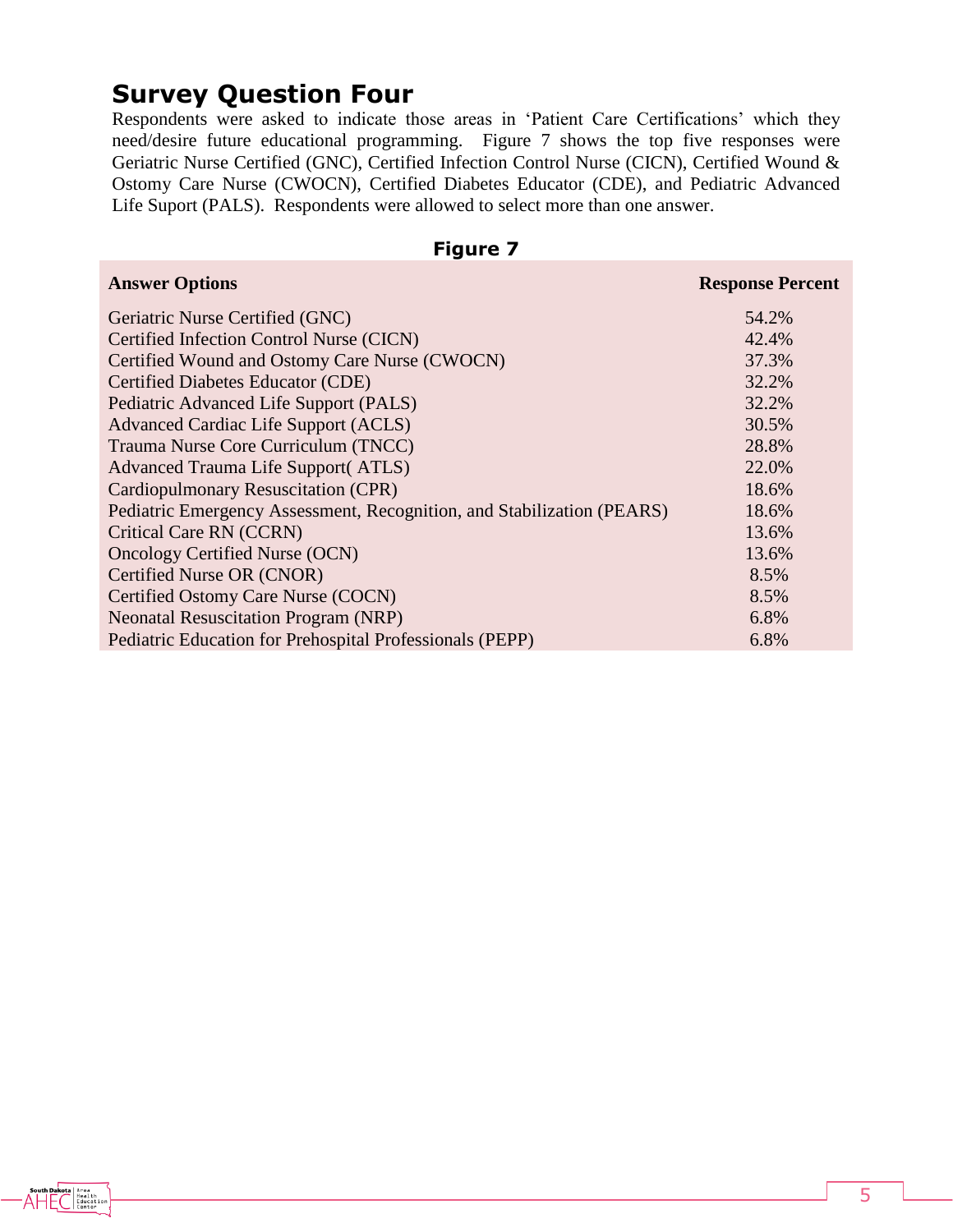# **Survey Question Five**

Respondents were asked to indicate those areas in "Specialty Clinical Care" which they need/desire future educational programming. Figure 8 shows the top four responses were Pain Management, Dementia/Alzheimer"s, Infectious Diseases/Community Acquired Disease, and Stroke Recovery. Respondents were allowed to select more than one answer.

| <b>Answer Options</b>                                 | <b>Response Percent</b> |
|-------------------------------------------------------|-------------------------|
| Pain Management                                       | 63.8%                   |
| Dementia/Alzheimer's                                  | 60.3%                   |
| <b>Infectious Diseases/Community Acquired Disease</b> | 50.0%                   |
| <b>Stroke Recovery</b>                                | 43.1%                   |
| <b>Wound/Ostomy Care</b>                              | 37.9%                   |
| <b>Mental Diseases</b>                                | 36.2%                   |
| <b>Cardiovascular Disease</b>                         | 32.8%                   |
| Trauma                                                | 31.0%                   |
| <b>Pulmonary Diseases</b>                             | 25.9%                   |
| <b>Women's Health Topics</b>                          | 25.9%                   |
| <b>End Stage Renal Disease (ESRD)</b>                 | 24.1%                   |
| Head Trauma/Traumatic Brain Injury                    | 24.1%                   |
| <b>Neurological Diseases</b>                          | 22.4%                   |
| <b>Orthopedic Rehabilitation</b>                      | 19.0%                   |
| <b>Children's Health Topics</b>                       | 17.2%                   |
| <b>Men's Health Topics</b>                            | 17.2%                   |
| <b>Neuromuscular Diseases</b>                         | 13.8%                   |
| <b>Allergic Diseases</b>                              | 12.1%                   |
| Celiac Disease/Irritable Bowel Syndrome               | 10.3%                   |
| Para/Quadriplegic Impairments                         | 10.3%                   |
| Post Chemotherapy/Radiation Care                      | 10.3%                   |
| <b>Developmentally Disabled</b>                       | 8.6%                    |
| Aneurysm                                              | 6.9%                    |
| Dermatitis                                            | 6.9%                    |
| <b>Hematologic Conditions</b>                         | 6.9%                    |
| Ear Nose Throat Topics                                | 5.2%                    |

#### **Figure 8**

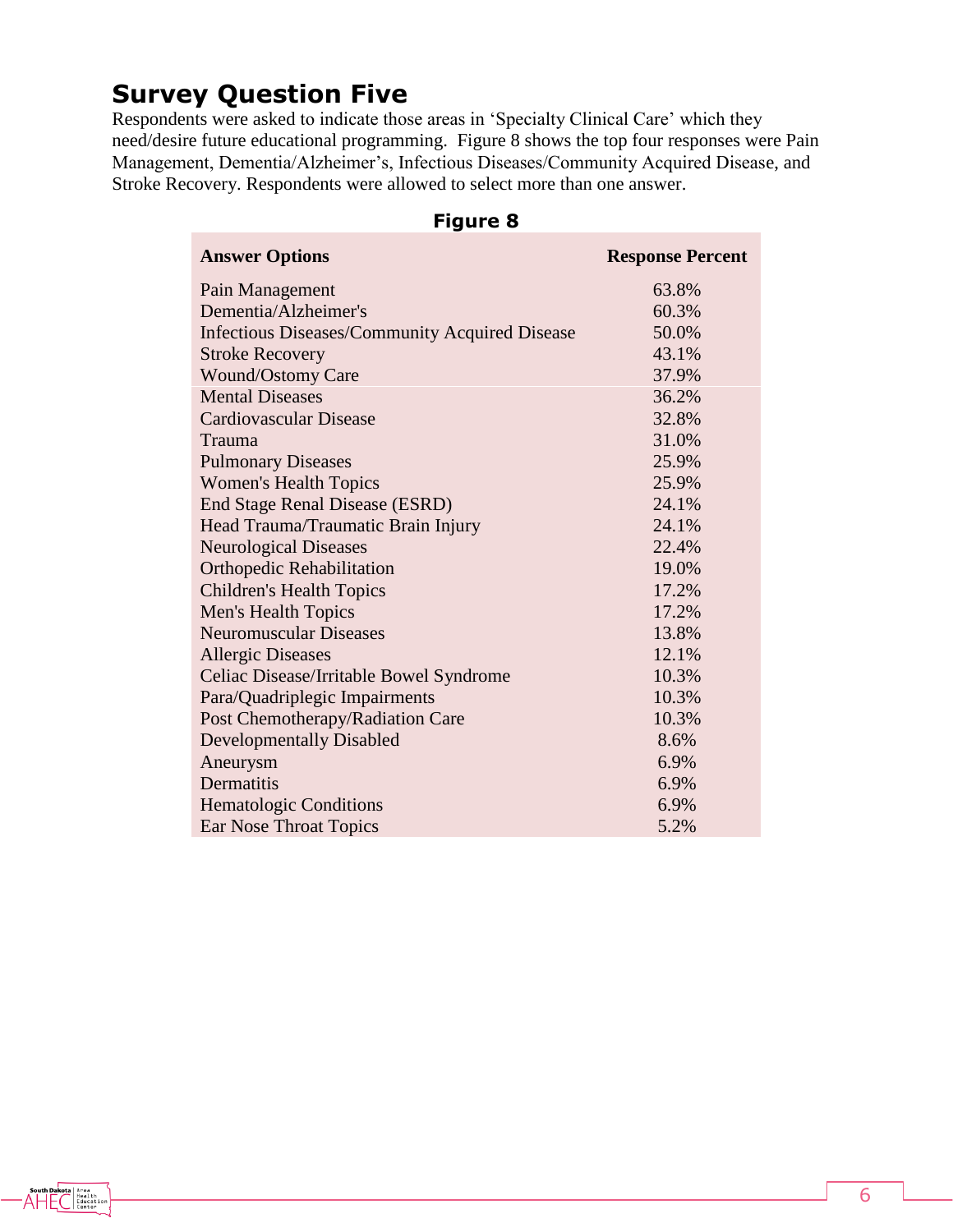# **Survey Question Six**

Respondents were asked to indicate those areas in 'Cancer Care' which they need/desire future educational programming. Figure 9 shows the top four responses were Colon & Rectal, Lung, Breast, and Prostate Cancer. Respondents were allowed to select more than one answer.

| Figure 9              |                         |  |
|-----------------------|-------------------------|--|
| <b>Answer Options</b> | <b>Response Percent</b> |  |
| Colon and Rectal      | 74.2%                   |  |
| Lung                  | 54.8%                   |  |
| <b>Breast</b>         | 41.9%                   |  |
| Prostate              | 41.9%                   |  |
| Leukemia              | 32.3%                   |  |
| Kidney                | 29.0%                   |  |
| Pancreatic            | 29.0%                   |  |
| Non-Hodgkins Lymphoma | 25.8%                   |  |
| Uterine               | 22.6%                   |  |
| <b>Bladder</b>        | 19.4%                   |  |
| Endometrial           | 19.4%                   |  |
| Cervical              | 19.4%                   |  |
| <b>Brain Tumor</b>    | 19.4%                   |  |
| Hodgkin Lymphoma      | 19.4%                   |  |
| Melanoma              | 16.1%                   |  |
| Gastric               | 16.1%                   |  |
| <b>Thyroid</b>        | 12.9%                   |  |
| Non-melanoma Skin     | 9.7%                    |  |
| Oral                  | 9.7%                    |  |
| Testicular            | 9.7%                    |  |

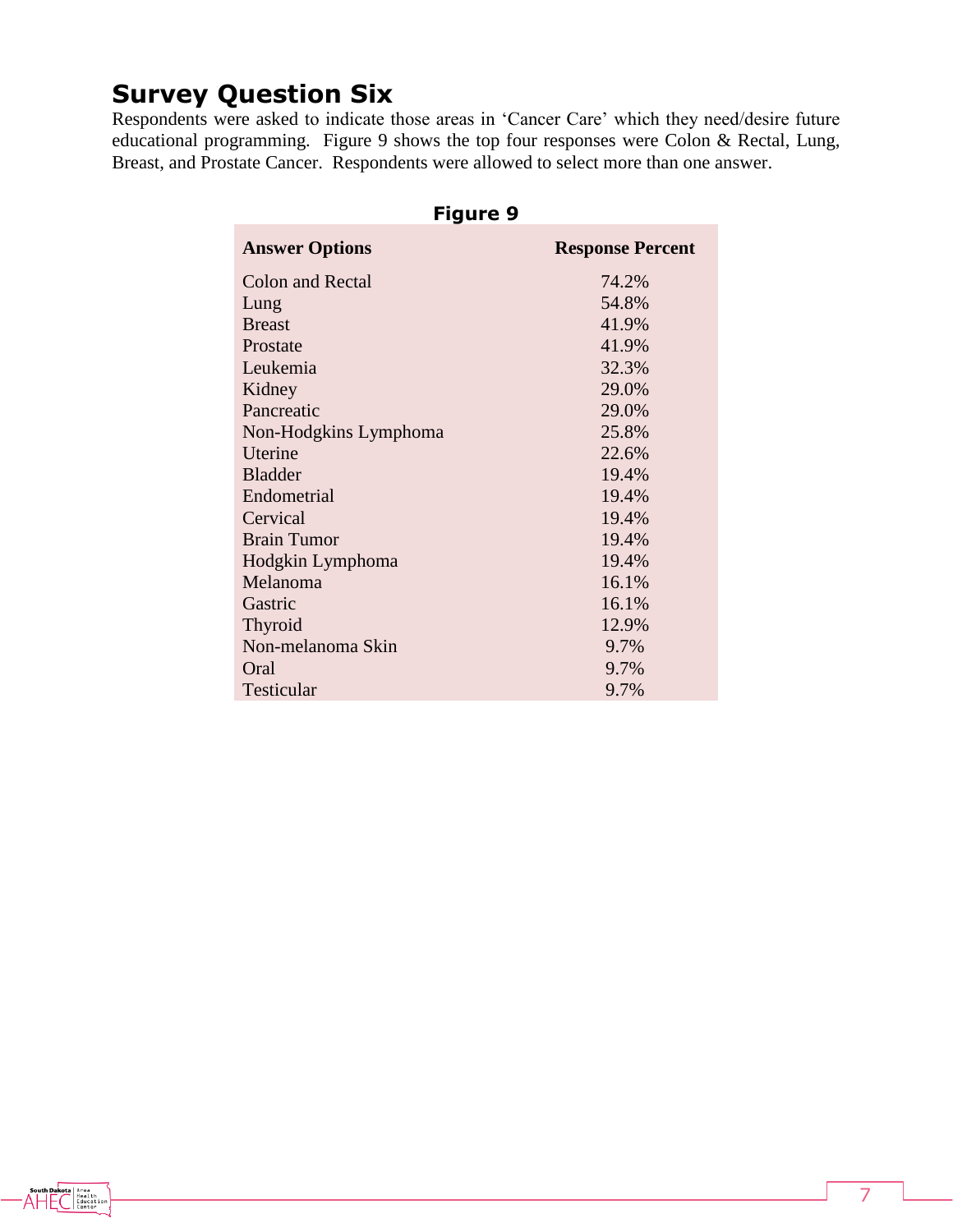# **Survey Question Seven**

Respondents were asked to indicate those areas in 'Aging Services' which they need/desire future educational programming. Figure 10 shows the top four responses were Nursing Home Quality Measures, Hospice Care, Roles of QIO & Long Term Ombudsman, and Patient/Resident Rights. Respondents were allowed to select more than one answer.

| <b>Figure 10</b>                          |                         |  |
|-------------------------------------------|-------------------------|--|
| <b>Answer Options</b>                     | <b>Response Percent</b> |  |
| <b>Nursing Home Quality Measures</b>      | 52.5%                   |  |
| <b>Hospice Care</b>                       | 44.1%                   |  |
| Roles of QIO and Long Term Care Ombudsman | 44.1%                   |  |
| <b>Patient/Resident Rights</b>            | 40.7%                   |  |
| <b>Assisted Living</b>                    | 39.0%                   |  |
| <b>Elderly Abuse</b>                      | 39.0%                   |  |
| <b>Human Dignity</b>                      | 39.0%                   |  |
| <b>Skilled Care</b>                       | 37.3%                   |  |
| <b>Adult Day Care</b>                     | 35.6%                   |  |
| <b>Restraints</b>                         | 30.5%                   |  |
| Independent Living                        | 13.6%                   |  |
| Congregate Care                           | 10.2%                   |  |
| <b>Intermediate Care</b>                  | 8.5%                    |  |

### **Survey Question Eight**

Respondents were asked to indicate those areas in "Regulation" which they need/desire future educational programming. Figure 11 shows the top four responses were CMS Conditions of Participation (CoP), Minimum Data Sets (MDS)/MDS 3.0, Fraud & Abuse/Compliance, and Occupational Safety & Health Administration (OSHA). Respondents were allowed to select more than one answer.

| <b>Figure 11</b>                                            |                         |  |
|-------------------------------------------------------------|-------------------------|--|
| <b>Answer Options</b>                                       | <b>Response Percent</b> |  |
| CMS Conditions of Participation (CoP)                       | 51.6%                   |  |
| Minimum Data Sets (MDS)/MDS 3.0                             | 45.3%                   |  |
| Fraud and Abuse/Compliance                                  | 39.1%                   |  |
| Occupational Safety & Health Administration (OSHA)          | 37.5%                   |  |
| Emergency Medical Treatment and Labor Act (EMTALA)          | 34.4%                   |  |
| Health Information Portability & Accountability Act (HIPAA) | 32.8%                   |  |
| Recovery Audit Contractor (RAC)                             | 32.8%                   |  |
| <b>ICD-9 Procedure Codes</b>                                | 26.6%                   |  |
| <b>Resource Utilization Group (RUG)</b>                     | 23.4%                   |  |
| <b>Rural Health Clinic/Provider Based Clinic</b>            | 18.8%                   |  |
| Healthcare Common Procedure Coding System (HCPCS)           | 17.2%                   |  |
| <b>SD Medical Facility Licensure</b>                        | 17.2%                   |  |

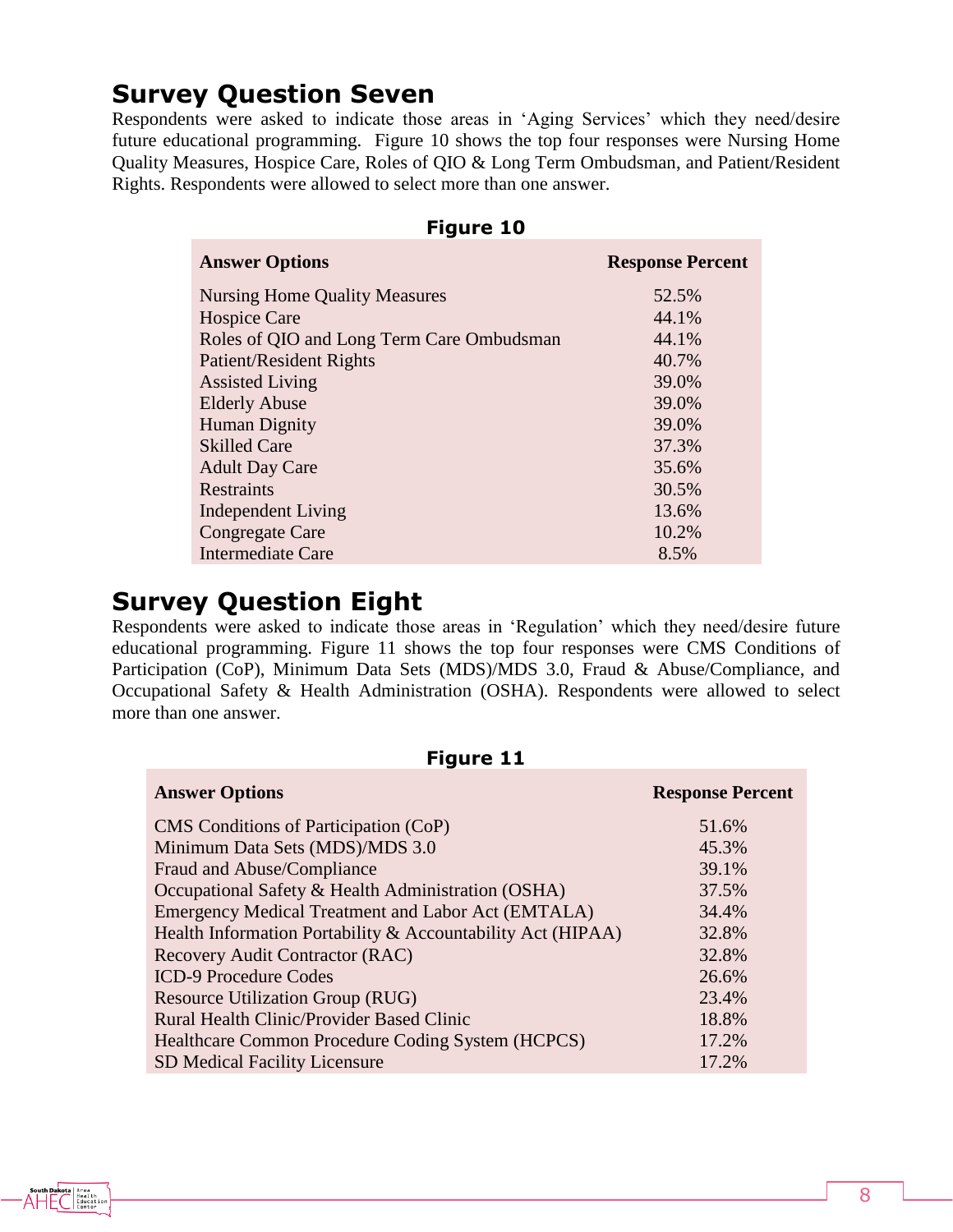# **Survey Question Nine**

Respondents were asked to indicate those areas in 'Environment of Care' which they need/desire future educational programming. Figure 12 shows the top five responses were Infection Control, Emerging Infectious Diseases, Drug Diversion in the Workplace, Ergonomics for the Prevention of Musculoskeletal Disorders, and Life Safety. Respondents were allowed to select more than one answer.

| 1 IYUI <del>ta</del>                                       |                         |
|------------------------------------------------------------|-------------------------|
| <b>Answer Options</b>                                      | <b>Response Percent</b> |
| <b>Infection Control</b>                                   | 53.3%                   |
| <b>Emerging Infectious Diseases</b>                        | 50.0%                   |
| Drug Diversion in the Workplace                            | 41.7%                   |
| Ergonomics for the Prevention of Musculoskeletal Disorders | 41.7%                   |
| Life Safety                                                | 41.7%                   |
| <b>Safety/Security Management</b>                          | 36.7%                   |
| <b>Bloodborne Pathogens and Needlestick Prevention</b>     | 35.0%                   |
| Hazardous Materials and Waste                              | 26.7%                   |
| Pandemic/Bioterrorism Preparation                          | 23.3%                   |
| Recording and Reporting Occupational Injuries and Illness  | 23.3%                   |
| <b>Workplace Violence</b>                                  | 23.3%                   |
| Establishing a Drug and Tobacco Free Environment           | 16.7%                   |
| Latex Safe Environment                                     | 10.0%                   |
|                                                            |                         |

#### **Figure 12**

### **Survey Question Ten**

Respondents were asked to indicate those areas in "Education Delivery Method" which they need/desire future educational programming. Figure 13 shows the top four responses were Webinar-live, real-time; Online classes – anytime, on-demand; Video Conference; and Classroom Learning. Respondents were allowed to select more than one answer.

| <b>Figure 13</b>                    |                         |  |
|-------------------------------------|-------------------------|--|
| <b>Answer Options</b>               | <b>Response Percent</b> |  |
| Webinar - live, real-time           | 65.3%                   |  |
| Online Classes - anytime, on-demand | 62.5%                   |  |
| Video Conference                    | 37.5%                   |  |
| <b>Classroom Learning</b>           | 25.0%                   |  |
| Internal Inservice                  | 22.2%                   |  |
| Live Consultation                   | 12.5%                   |  |
| <b>Regional Conference</b>          | 11.1%                   |  |